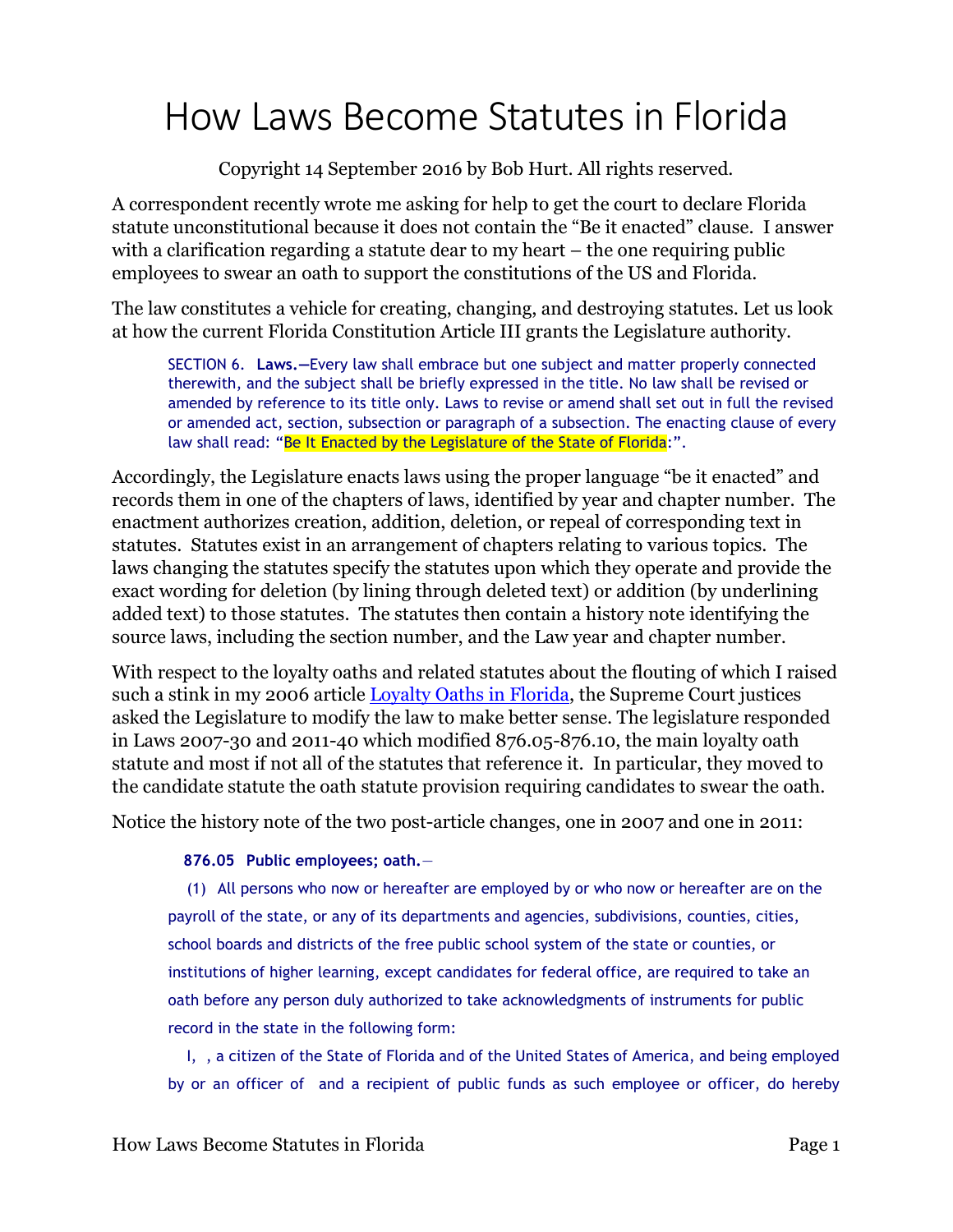solemnly swear or affirm that I will support the Constitution of the United States and of the State of Florida.

(2) Said oath shall be filed with the records of the governing official or employing governmental agency prior to the approval of any voucher for the payment of salary, expenses, or other compensation.

**History.**—s. 1, ch. 25046, 1949; s. 22, ch. 83-214; s. 55, ch. 2007-30; s. 77, ch. 2011-40.

The most recent of those changes came from this Laws of Florida document posted on the web at [http://laws.flrules.org/2011/40,](http://laws.flrules.org/2011/40) from which I provide the following excerpt. It shows the beginning of the law which contains a summary of all the statutes and text it changed, added, deleted, or repealed, followed by the enactment language, followed by 80 sections showing the specific changes including the references to 876.05 and 876.07, followed by the end of the law. The document comprises 88 pages.

## CHAPTER 2011-40

Committee Substitute for Committee Substitute for House Bill No. 1355

An act relating to elections; amending s. 97.012, F.S.; expanding the list of responsibilities of the Secretary of State when acting in his or her capacity as chief election officer; amending s. 97.021, F.S.;

…

amending s. 876.05, F.S.; deleting a requirement for all candidates for public office to record an oath to support the Constitution of the United States and of the State of Florida; repealing s. 876.07, F.S., relating to a requirement that a person make an oath to support the Constitution of the United States and of the State of Florida in order to be qualified as a candidate for office; providing for severability of the act; providing effective dates.

Be It Enacted by the Legislature of the State of Florida:

Section 1. Subsection (16) is added to section 97.012, Florida Statutes, to read:

…

Section 77. Subsection (1) of section 876.05, Florida Statutes, is amended to read:

876.05 Public employees; oath.—

(1) All persons who now or hereafter are employed by or who now or hereafter are on the payroll of the state, or any of its departments and agencies, subdivisions, counties, cities, school boards and districts of the free public school system of the state or counties, or institutions of higher learning, and all candidates for public office, except candidates for federal office, are required to take an oath before any person duly authorized to take acknowledgments of instruments for public record in the state in the following form:

I, ......, a citizen of the State of Florida and of the United States of America, and being employed by or an officer of ...... and a recipient of public funds as such employee or officer, do hereby solemnly swear or affirm that I will support the Constitution of the United States and of the State of Florida.

Section 78. Section 876.07, Florida Statutes, is repealed.

Section 79. If any provision of this act or its application to any person or circumstance is held invalid, the invalidity does not affect other provisions or applications of the act which can be given